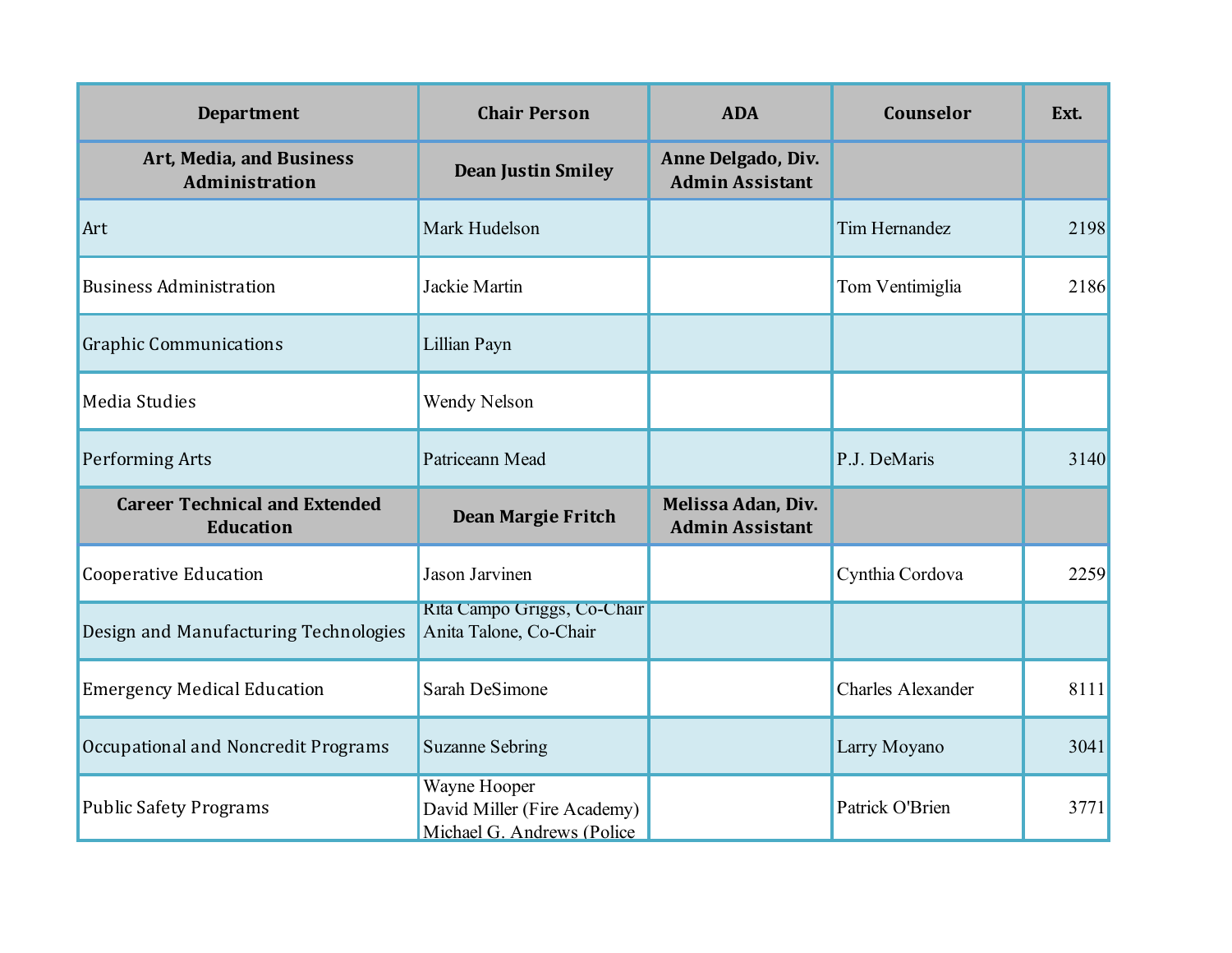| Trade and Industry                                                | <b>Anthony Fedon</b>                                                        |                                                    |                     |      |
|-------------------------------------------------------------------|-----------------------------------------------------------------------------|----------------------------------------------------|---------------------|------|
| Workforce, Community and Continuing<br>Education                  | <b>Suzanne Sebring, Acting</b><br>Assoc. Dean<br>Nichol Roe, Associate Dean |                                                    | Larry Moyano        | 3041 |
| <b>Languages and Literature</b>                                   | <b>Dean Fabienne</b><br>Chauderlot, Ph.D.                                   | Anna Hilton, Div.<br><b>Admin Assistant</b>        |                     |      |
| English                                                           | <b>Barb Kelber</b>                                                          |                                                    | charles Alexander   | 8111 |
| English as a Second Language                                      | <b>Tracy Fung</b>                                                           |                                                    | Gabriel Sanchez     | 3635 |
| <b>Reading Services</b>                                           | Melinda Carrillo                                                            |                                                    | <b>Katie Morris</b> | 2177 |
| Speech Communication/Forensics/ASL                                | Chris Lowry                                                                 |                                                    | Rosie Antonecchia   | 2193 |
| World Languages                                                   | Beatrice Manneh, Chair                                                      |                                                    | Tina Barlolong      | 3415 |
| <b>Mathematics, and the Natural and</b><br><b>Health Sciences</b> | <b>Margie Fritch and Nichol</b><br>Roe                                      | <b>Debbie McBrayer,</b><br>Div. Admin<br>Assistant |                     |      |
| Chemistry                                                         | Jennifer Zabzdyr                                                            |                                                    |                     |      |
| <b>Computer Science &amp; Information</b><br>Technology           | <b>Richard Stegman</b>                                                      |                                                    |                     |      |
| <b>Dental Assisting Program</b>                                   | Denise Rudy                                                                 |                                                    | Karmi Minor-Flores  | 2741 |
| Earth, Space, and Environmental<br><b>Sciences</b>                | Cathy Jain                                                                  |                                                    |                     |      |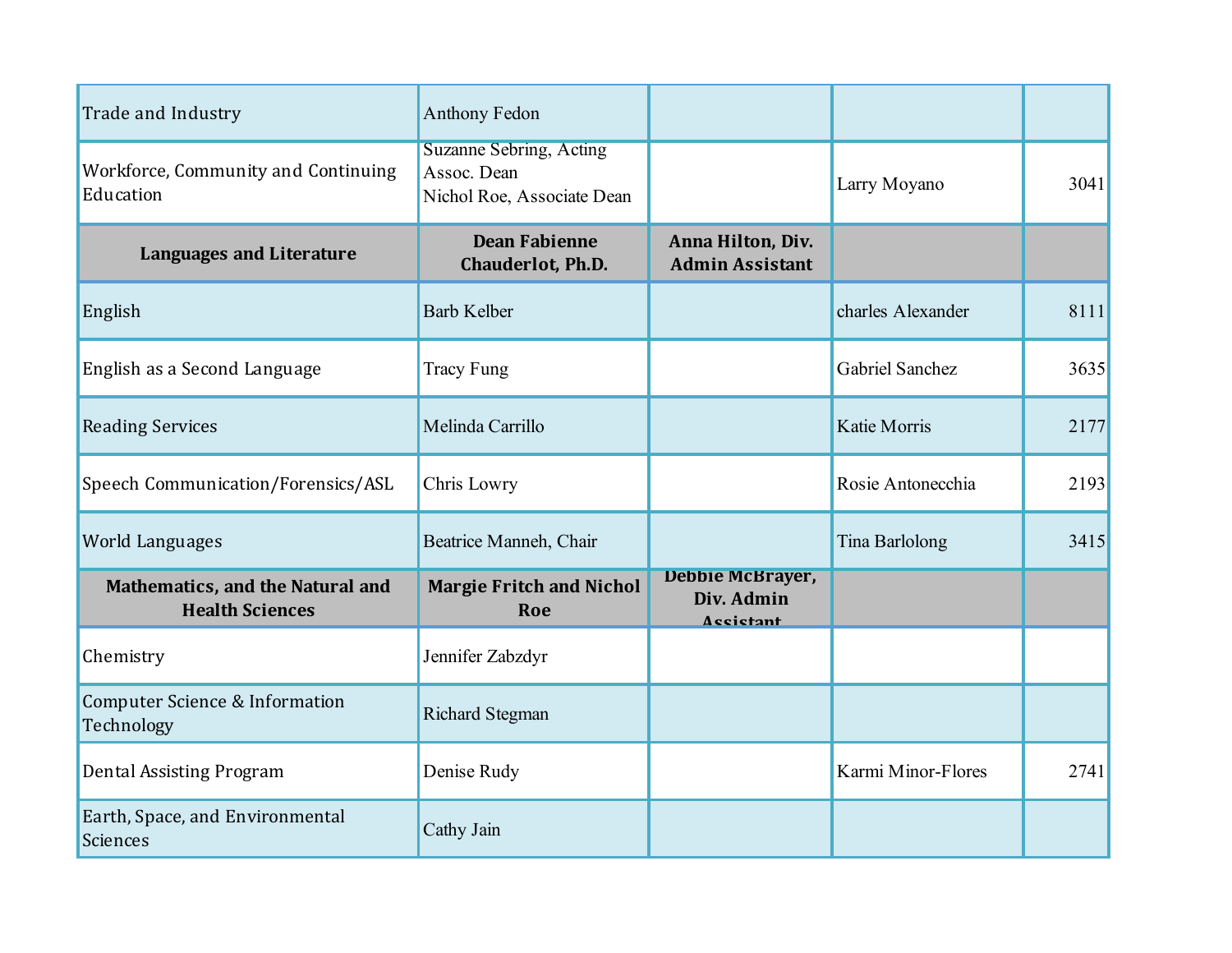| <b>Biology</b>                        | Jim Gilardi                                            |                                                    | Karan Huskey        | 3138 |
|---------------------------------------|--------------------------------------------------------|----------------------------------------------------|---------------------|------|
| <b>Mathematics</b>                    | <b>Jay Wiestling</b>                                   |                                                    | Lorena Lomeli-Hixon | 2189 |
| <b>Nursing Education</b>              | Karen Donovan-Fall '19<br>Julia Robinson-Spring '20    |                                                    | Elvia Nunez-Riebel  | 2187 |
| Physics and Engineering               | Daniel Finkenthal                                      |                                                    |                     |      |
| <b>Social and Behavioral Sciences</b> | Dean Pearl Ly, Ph.D.                                   | Allison Tyra, Div.<br><b>Admin Assistant</b>       |                     |      |
| American Indian Studies               | Patricia Dixon                                         |                                                    | Sierra Lovelace     | 2684 |
| <b>Behavioral Sciences</b>            | Michael Lockett                                        |                                                    | Lisa Cox Romain     | 2195 |
| Child Development                     | Laurel Anderson                                        |                                                    | Ladylyn Dominguez   | 3037 |
| Economics/History/Political Science   | Jose Esteban                                           |                                                    | Hossna Sadat        | 2649 |
| Kinesiology and Health Department     | Karl Seiler<br>Michelle Fifield, Supervisor            |                                                    | Mejghan S. Ahmadi   | 3412 |
| Library Technology                    | April Cunningham, Co-Chair<br>Marlene Forney, Co-Chair |                                                    | Dana O'Callaghan    | 2654 |
| <b>Multicultural Studies</b>          | Rodolfo Jacobo                                         |                                                    | Letty Aguirre       | 3413 |
| <b>Student Services</b>               | <b>VP Student Services</b>                             | <b>Carol Moore, Div.</b><br><b>Admin Assistant</b> |                     |      |